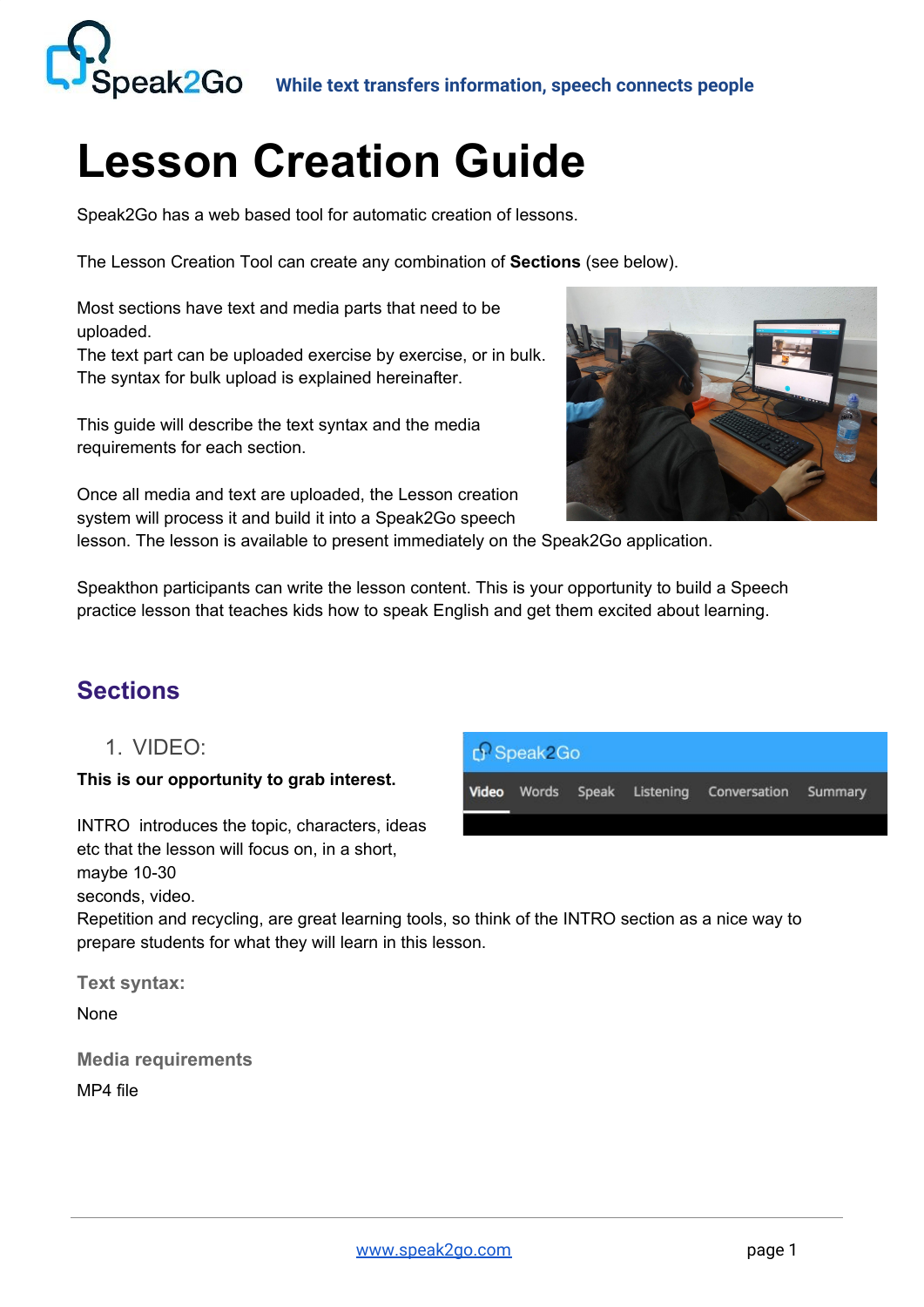## **peak2Go** While text transfers information, speech connects people

2. WORDS section:

Introduces new vocabulary and lexical chunks that will be practiced. Depending on the age group, this can be:

- 5-7 words+chunks CEFR A1/A2
- 7-9 words+chunks CEFR B1
- Up to 12 new words +chunks for higher levels, but ideally no more than 10.

#### **Functionality**

- 1. Students see the word on screen.
- 2. Students hear the narrator speak the word.
- 3. They can listen again and again to the narrator's pronunciation.
- 4. Students record themselves speaking the word and receive coloured feedback.

**Text syntax:**

word 1; word 2; ….

**Media requirements**

None

#### ✨**CHALLENGE FOR TECHIES: how can we make the repetition of WORDS more exciting, but still teach?**

#### 3. SPEAK section:

Now let's use our new vocabulary properly, in correctly structured sentences and in context. We try to keep sentences a manageable length, so its easy for the students to speak them:

Up to 5 words, CEFR A1







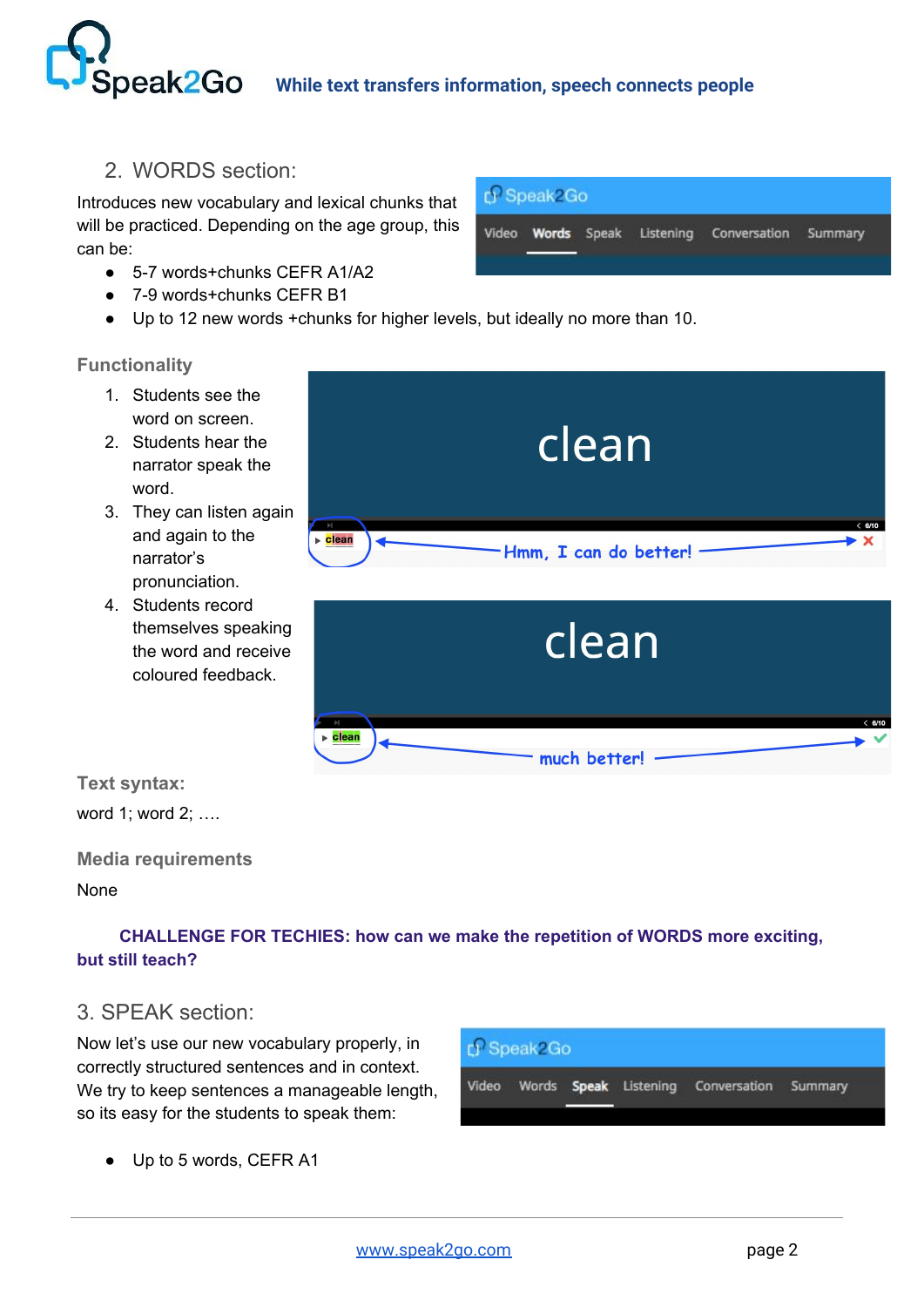# **Deak2GO** While text transfers information, speech connects people

- 5-7 words, CEFR A2
- 7-8 words, CEFR B1
- Up to 12 words for higher levels, but ideally no more than 10.

**Text syntax:**

sentence 1; sentence 2; ....

**Media requirements**

An image + audio of the spoken sentence, or a video, are needed for each sentence.

## 4. LISTENING section:

This is a listening comprehension. Your students hear a short text - recycling the new vocabulary - and then answer questions. The exciting thing here is to create a visual  $\mathbf{f}$   $\mathbf{f}$  is for the short text, that helps students to



remember the new vocabulary and understand how to use the words. The more visually appealing the intro, the more your students will remember.

After hearing the text, students are asked questions - there is only 1 correct answer. If the student gives an incorrect answer they see the correct answer on screen and have to speak it. They always receive feedback on their spoken answer.

 $\bigstar$  LGHALLENGE FOR TECHIES: how can we make the response to a correct answer more rewarding so it builds enthusiasm to learn?

#### **Text syntax:**

The introduction is followed by a question with a number of answers, one of which is correct: Question 1? Answer 1a; Answer 1b.| Question 2? Answer 2a; Answer 2b.

#### **Media requirements**

- 1. The listening part uses an image + audio, or a video to play the listening comprehension clip at the beginning of the section
- 2. Each question needs an image + audio, or a video to play.
- 3. Each answer needs audio recordings.

#### 5. CONVERSATION section:

This is a mini-dialog using the new vocabulary.

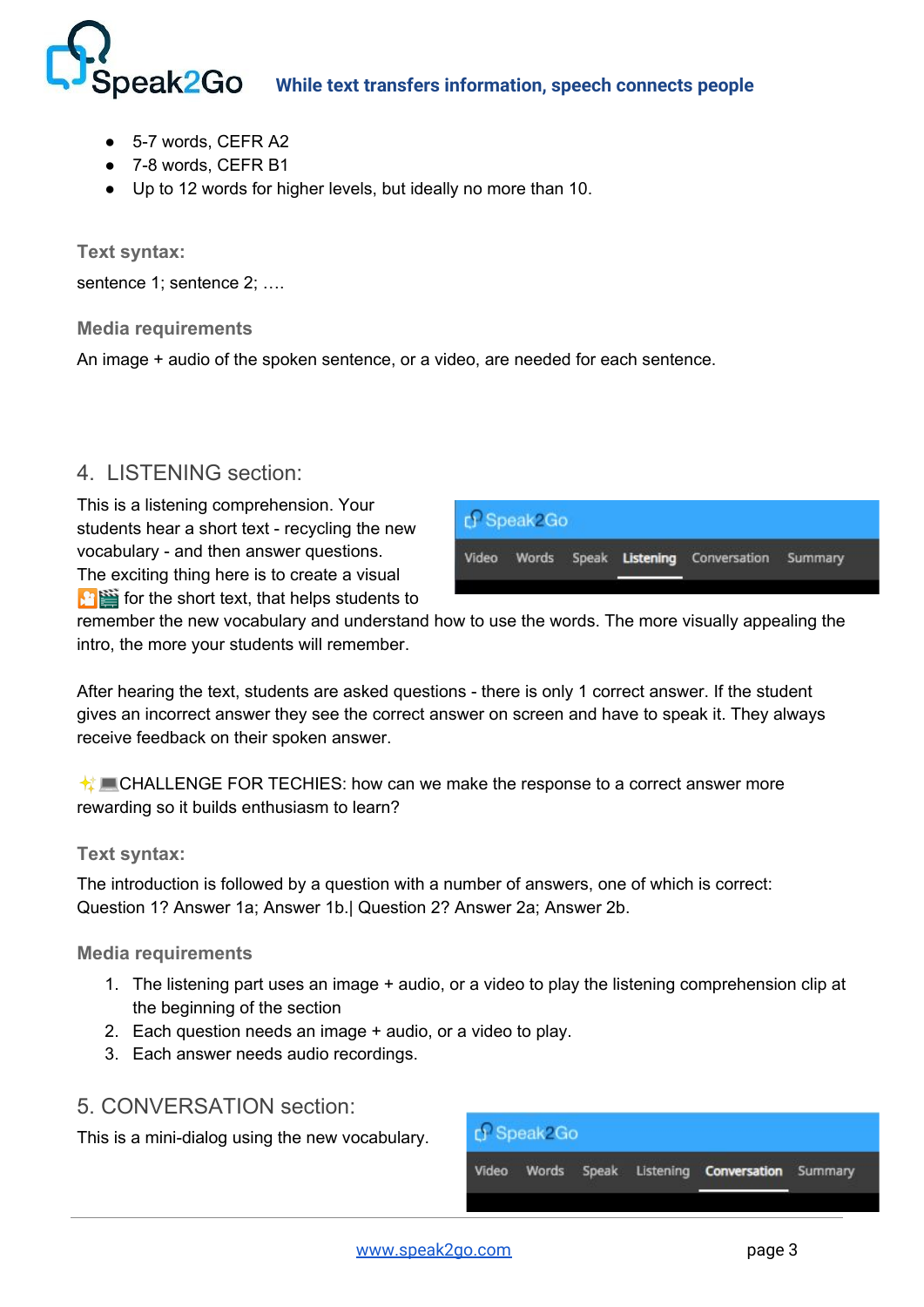

## **Deak2GO** While text transfers information, speech connects people

Students hear a short introduction to explain what the CONVERSATION will be about (be creative  $\mathbb{Q}$ , make it real  $\bigcirc$ ). Then, they hear a question or statement followed by a choice of possible responses  $(1-3)$ . All of the responses are appropriate responses to the question/statement. Remember: recycle the new vocabulary, keep it real and be super creative - this is where you really teach practical use of the new vocabulary.

#### **Text syntax:**

**The conversation uses a short introduction to explain what the 'chat' will be about, either image + audio, or a short video. This is followed by a question/statement with a number of responses, ALL of which are correct: Question 1? Response 1a; Response 1b.| Statement 2? Response 2a; Response 2b; Response 2c.**

#### **Media requirements**

1. The conversation part uses an image + audio, or a video to play a short clip at the beginning of the section.

Video

- 2. Each question needs an image + audio, or a video to play.
- 3. Each answer needs audio recordings.

#### SUMMARY:

The Summary section is created automatically. We need to achieve two goals here. Firstly, to update the teacher on progress and secondly to motivate the student to feel good about their achievement and practice more.

✨CHALLENGE FOR TECHIES: can we introduce some gaming here, make the SUMMARY a bit more of an achievement?